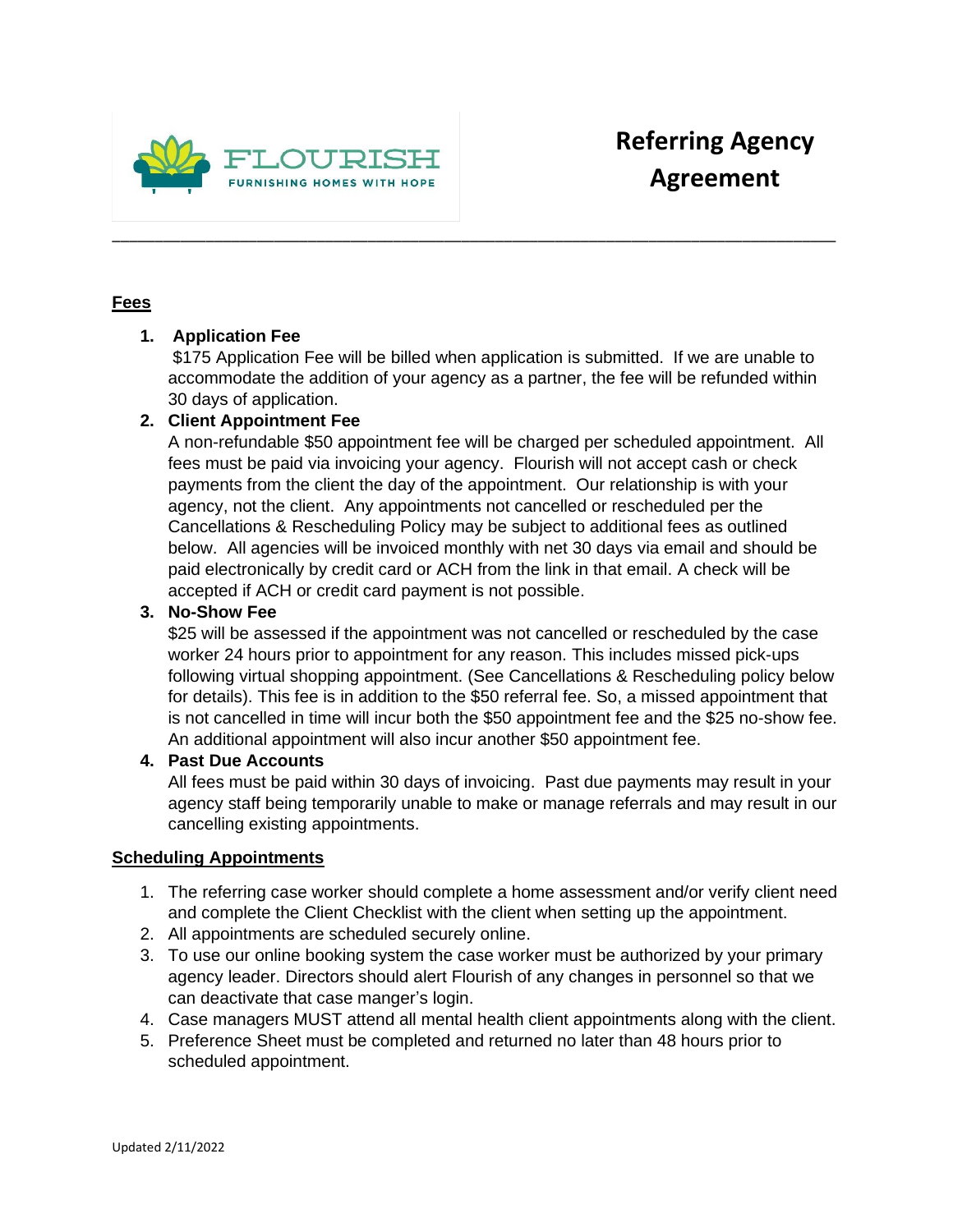### **Client Appointments**

- 1. The client should bring a form of **Picture ID** and client checklist to their appointment.
- 2. Clients will not be allowed to begin their shopping appointment without appropriate transportation. Your agency will be charged a **no-show fee if unable to complete appointment due to lack of transportation.**
- 3. Flourish Furnishings does **NOT** provide translators. If your client requires translation services, they should bring a translator with them.
- 4. Access to the showroom is limited to the client whose name appears on the referral form. **This is one person only**. A case manager (or approved support person) may accompany a client while shopping.
- **5.** Children are **NOT** allowed in the showroom. Flourish Furnishings does NOT provide childcare for children while their parent or guardian is shopping in the showroom. If there is not a responsible adult with the client to watch the children, the client may have to forfeit/cancel their appointment. (See Cancellation and Rescheduling guidelines below, no-show fee would apply.)

# **Furniture Loading/Transportation**

- 1. Client must pick up all items the day/time of the scheduled appointment.
- 2. The client is responsible for obtaining a vehicle large enough to transport whole-house furnishings selected. Most often this should be a U-Haul sized vehicle. They must arrive at the scheduled appointment time with such vehicle, or they may forfeit the appointment and a **no-show fee may be incurred.** (Multiple trips for pickup are discouraged, but may be acceptable for those with smaller trucks with all items loaded before noon the day of the appointment. Notice should be given to the floor captain when client is checking in.) *Please note appointments that will need multiple trips should be scheduled no later than 9:30 to allow adequate time to shop, load and make additional trips. If items are NOT loaded and picked up by NOON the day of the appointment those items may be forfeited and returned to stock. The client will lose claim to those items and be unable to return for shopping.*
- 3. Clients should be prepared to assist with loading and secure furniture into their own vehicle. We urge you to have helpers, (usually 1 or 2 people) along to assist (they will not be allowed on the showroom floor. See Client Appointments above). There is twine available at the warehouse for client use.

### **Available Furniture**

Because we are 100% donation based most of the furniture and household goods at Flourish Furnishings are gently-used. We do our very best to inspect our donations for stains, rips, tears, breakage and general wear and tear, but we also encourage clients to inspect items during their shopping experience and at the time of pick-up. There is also no guarantee of availability of any particular item. Provide the "what to expect" document to your client prior to scheduling.

- 1. Please consider measuring doorways before shopping as items are not exchangeable.
- 2. In the rare event that your client discovers an item selected is broken, has excessive pet hair, odors or major stains, rips or tears, your client will have the opportunity to select replacement items. You must notify us within 24 hours of receiving those items and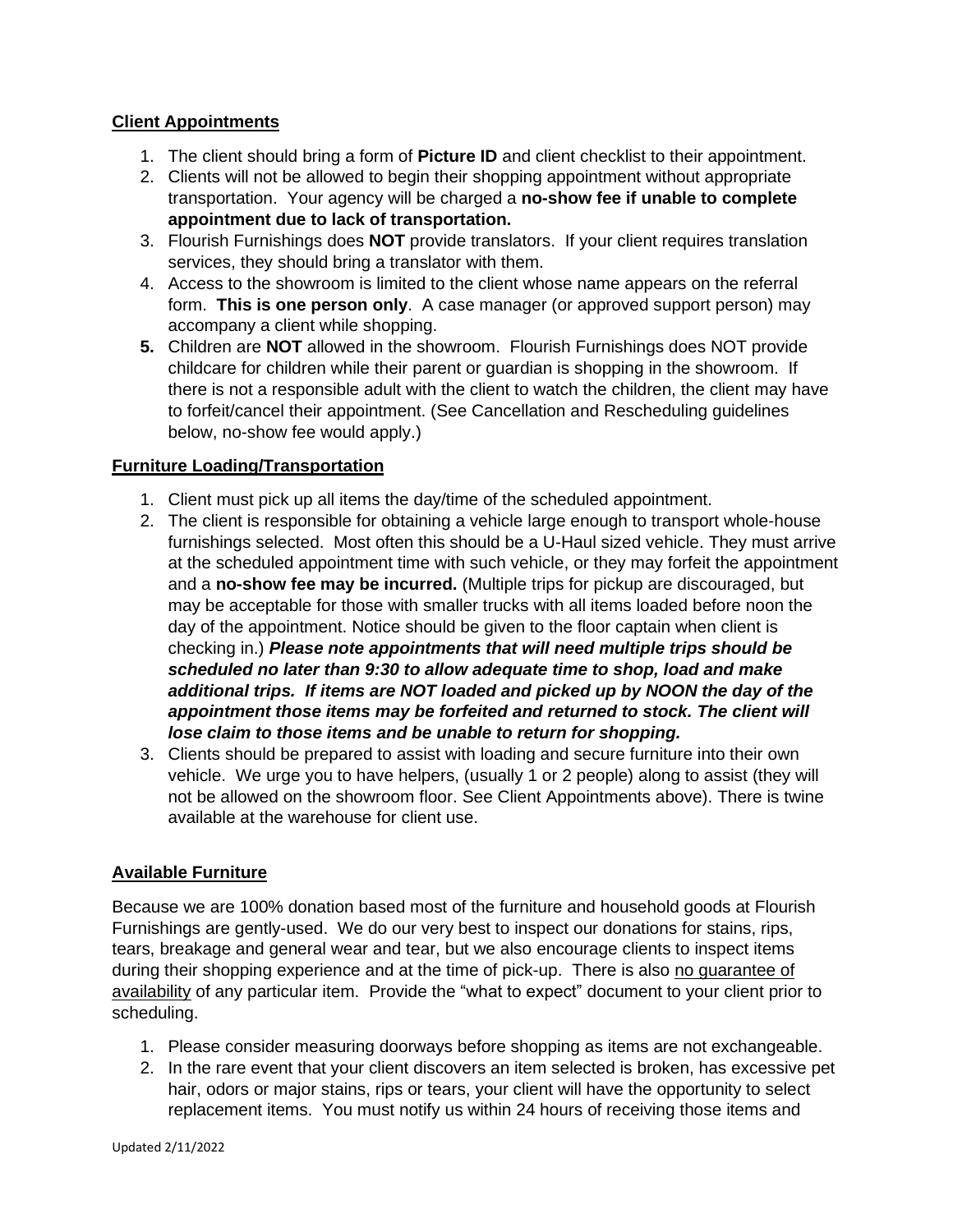arrangements for return/reselecting must be completed within *72 hours*. Those arrangements are the sole responsibility of the client.

#### **Cancellations & Rescheduling**

- *1.* **24-hour prior notice** is required for appointment cancellation or rescheduling.
- 2. Appointments **must** be rescheduled by using the online referral and scheduling system. (phone calls or emails will not suffice as an official cancellation. Please use the "cancel registration" link on your confirmation email)
- 3. **Without 24-hour notice** your agency will be responsible for paying the \$25 no-show fee for the missed appointment, and the \$50 appointment fee will still be assessed. Future referrals will be withheld until payment has been made.
- *4.* If a client **cannot complete** or **does not show up** for a scheduled appointment your **agency** is responsible for paying the no-show fee. This includes a missed pick up from virtual appointment. *The appointment fee will still be assessed per Fees section above.*
- 5. An appointment may be rescheduled prior to the 24-hour cancellation deadline by utilizing the "change appointment" link on the original email confirmation of the appointment with no additional fees.

#### **Referring Agency Eligibility Agreement/Conditions**

- **Must not discriminate** based on race, color, national origin, gender, religion, age, disability, political beliefs, sexual orientation, marital or family status.
- Furniture and/or materials obtained from *Flourish Furnishings* **may not be sold, traded, or bartered, nor may those items be used for fund raising, auctions or raffles.** Items may only be used to provide services to the clients of the your agency and may not be used as gifts to staff or volunteers.
- Your agency agrees to make every effort to **avoid duplication of services** with other agencies and to avoid acquiring furniture and other materials for clients who there is any reason to believe may sell, exchange, or barter them.
- Furniture and materials obtained from Flourish Furnishings are meant to assist those in need. Your agency therefore will not refer any individuals or families without providing some level of ongoing **case management** to the individual or family, so they may have the opportunity to work towards self-sufficiency.
- Furniture and/or supplies obtained from Flourish Furnishings are not to be given to another agency for distribution to their clients.
- Your agency agrees to **have representative(s) from your organization** attend our 90 minute case manager orientation prior to receiving log in credentials.
- Your agency will comply with annual reporting requirements as requested.